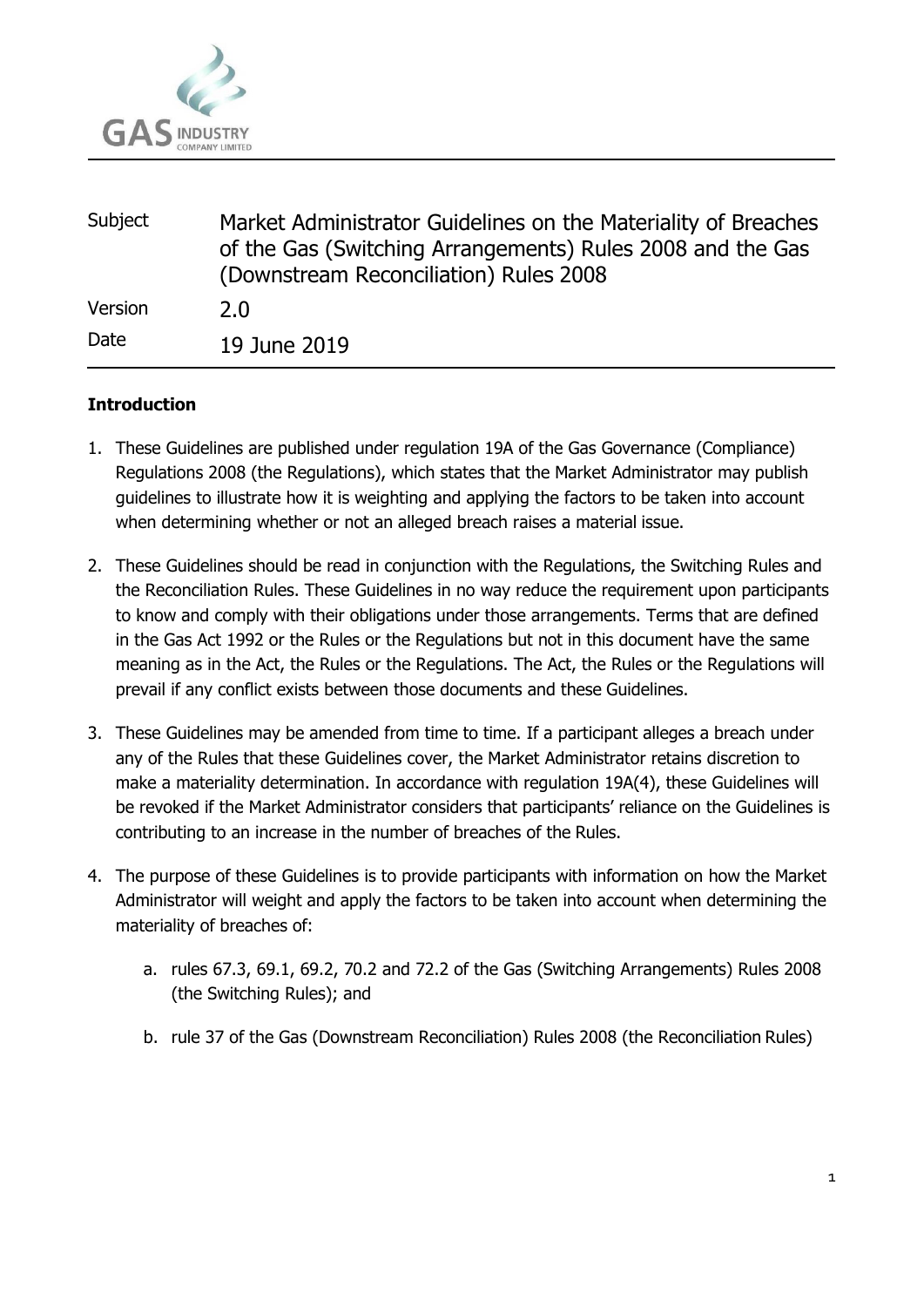# **Guidelines**

### **Switching Rules**

- 5. If a Gas Switching Notice (GNT) for a standard switch contains a requested switch date that is before the date that the GNT was delivered to the Registry, but in the same month as the GNT delivery, then, in the absence of any other information, there is no likelihood that this will raise a material issue and it need not be alleged as a breach of rule 67.3 by the Registry Operator.
- 6. If a Gas Transfer Notice (GTN) for a standard switch contains an actual switch date that is before the date that the GNT was delivered to the Registry, but is on or after the requested switch date in that GNT, then, in the absence of any other information, there is no likelihood that this will raise a material issue and it need not be alleged as a breach of rule 72.2 by the Registry Operator.
- 7. If the expected switch date in a Gas Acceptance Notice (GAN) falls outside of the required timeframes, then, in the absence of any other information, there is no likelihood that this will raise a material issue and it need not be alleged as a breach of rule 70.2 by the Registry Operator.
- 8. If a response to a GNT is given one day after the two business day deadline, then, in the absence of any other information, there is no likelihood that this will raise a material issue and it need not be alleged as a breach of rule 69.1 by the Registry Operator.
- 9. If a GTN is given one day after the 10 business day deadline, then, in the absence of any other information, there is no likelihood that this will raise a material issue and it need not be alleged as a breach of rule 69.2 by the Registry Operator.

### **Reconciliation Rules**

- 10. If a retailer's initial submission for a consumption period at an allocated gas gate does not fall within the required percentage of error when compared with the final submission, then, in the absence of any other information, there is no likelihood that an individual breach will raise a material issue and it need not be alleged as a breach of rule 37 by the Allocation Agent.
- 11. Gas Industry Co will monitor retailers' compliance with rule 37 through the GAR050 report provided by the Allocation Agent on a monthly basis. Gas Industry Co may allege breaches of rule 37.2 (for example, if there is a material deterioration in a retailer's historical or current compliance). Any other industry participant or a consumer may allege a breach of rule 37 at any time.
- 12. These Guidelines replace the 7 September 2015 Guideline Note that considers the materiality of rule 37.2 breaches. The Market Administrator's Guideline Note of 7 September 2015 is revoked and no longer in force.

# **Circumstances arising that justify departure from approach**

13. If there is something uncharacteristic or unusual about an alleged breach under any of the Rules affected by these Guidelines, then the Market Administrator may choose to request further information about that breach. Examples could include if the breach was alleged by a person instead of the Registry Operator or if there are indications that there is a repeated breach of a